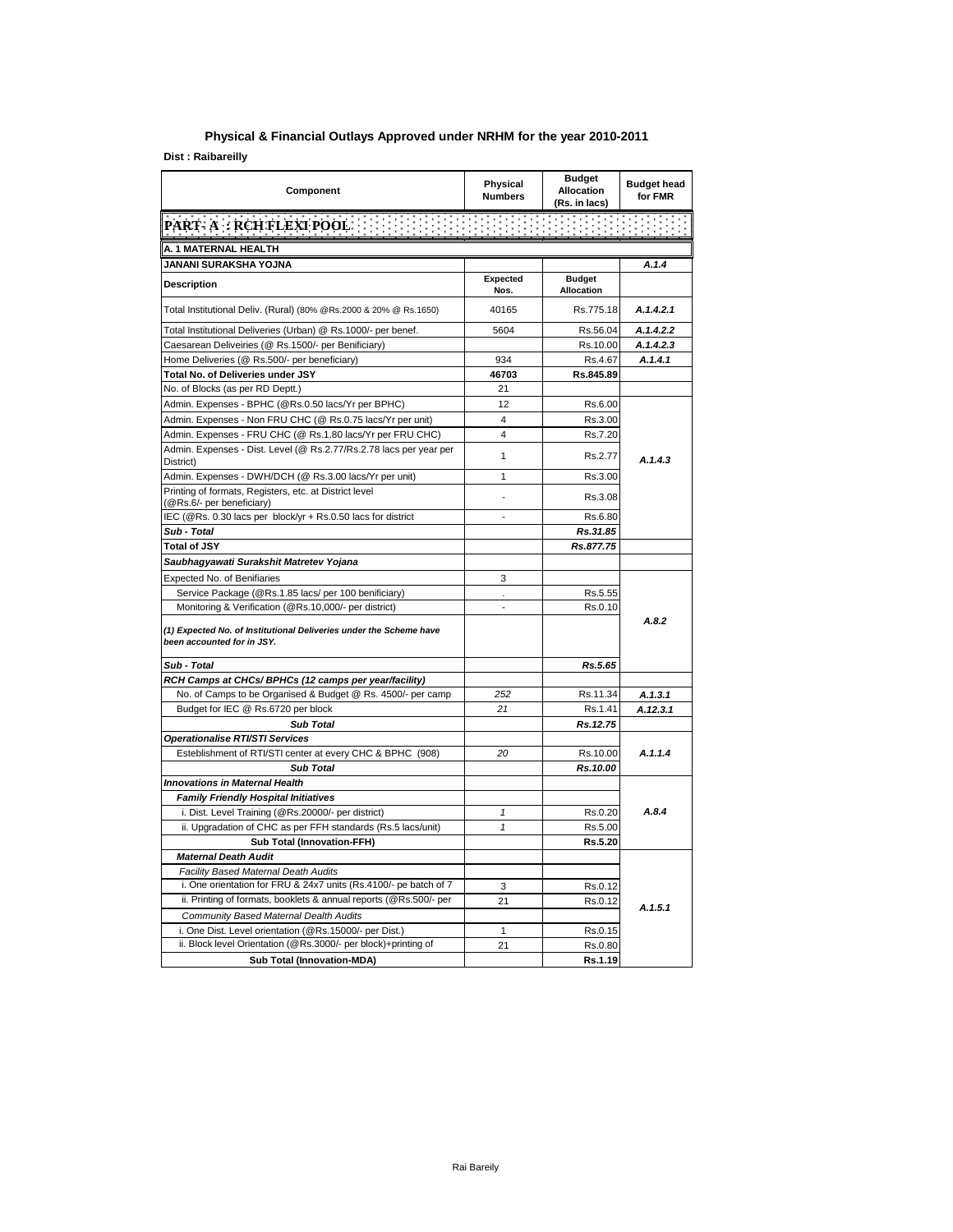| Component                                                                            | Physical<br><b>Numbers</b> | <b>Budget</b><br><b>Allocation</b><br>(Rs. in lacs) | <b>Budget head</b><br>for FMR |
|--------------------------------------------------------------------------------------|----------------------------|-----------------------------------------------------|-------------------------------|
| <b>Pregnant Women &amp; Child Tracking</b>                                           |                            |                                                     |                               |
| i. Orientation Workshop                                                              |                            |                                                     |                               |
| (a) At Dist. Level                                                                   | $\mathbf{1}$               | Rs.0.33                                             | A.10.3                        |
| (b) At Block Level @ Rs.6500/- block                                                 | 21                         | Rs.1.37                                             |                               |
| ii. Printing of formats (730 format/block @Rs.2 per format)                          | 15330                      | Rs.0.31                                             |                               |
| Sub Total (Innovation-Preg. Women & child tracking)                                  |                            | Rs.2.00                                             |                               |
| <b>Strengthening of Sub Centers Accridited under JSY</b>                             |                            |                                                     |                               |
| Dissemination meeting in the District @ Rs 5000/-                                    | 1                          | Rs.0.05                                             |                               |
| Upgradation of Sub Centre in Dist (From State Level)                                 | 58                         | Rs.0.00                                             | A.1.1.5                       |
| Sub Total (Innovation-S.C. Accridited under JSY))                                    |                            | <b>Rs.0.05</b>                                      |                               |
| Sub Total (Innovation in Maternal Health)                                            |                            | Rs.8.44                                             |                               |
| Sub-Total (Maternal Health)                                                          |                            | Rs.914.59                                           |                               |
| A.2 CHILD HEALTH                                                                     |                            |                                                     |                               |
| Comprehensive Child Survival Programme (CCSP)                                        |                            |                                                     |                               |
| CCSP Training - FBNC (in 1st & 2nd phase districts only)                             |                            |                                                     |                               |
| Training Site - District Women Hospital                                              |                            |                                                     |                               |
| Expected No. of Participants                                                         | $\mathbf 0$                |                                                     | A.11.5.2                      |
| No. of Batches to be Organised and Budget @ Rs.12,000 per Batch                      | 0                          | Rs.0.00                                             |                               |
| No. of Batches to be Supervised and Budget @ Rs.3,200 per Batch                      | 0                          | Rs.0.00                                             |                               |
| Sub - Total                                                                          |                            | Rs.0.000                                            |                               |
| Training at Medical College under CCSP Prog                                          |                            |                                                     |                               |
| Support staff to Medical Collage                                                     |                            | Rs.0.00                                             | A.11.5.2                      |
| Physicians training/F-IMNCI                                                          |                            | Rs.0.00                                             |                               |
| <b>Sub Total</b>                                                                     |                            | Rs.0.00                                             |                               |
| <b>CCSP Training - NSSK (in 3rd phase districts only)</b>                            |                            |                                                     |                               |
| Training Site - District Women Hospital                                              |                            |                                                     |                               |
| Expected No. of Participants                                                         | 150                        |                                                     | A.11.5.5                      |
| No. of Batches to be Organised and Budget @ Rs.38,500 per Batch                      | 8                          | Rs.3.08                                             |                               |
| No. of Batches to be Supervised and Budget @ Rs.3,500 per Batch<br>Sub - Total       | $\overline{2}$             | Rs.0.070<br>Rs.3.150                                |                               |
|                                                                                      |                            |                                                     |                               |
| CCSP Training of ASHAs, ANMs, LHVs - (1st & 2nd Phase                                |                            |                                                     |                               |
| Expected No. of Participants (approx. 24 per batch)                                  | 0                          |                                                     |                               |
| No. of Batches to be Organised and Budget @ Rs.1,65,000 per Batch                    | 0                          | Rs.0.00                                             |                               |
| No. of Batches of ToT and Budget @ Rs.2,39,000 per Batch                             | 0                          | Rs.0.00                                             | A.11.5.1                      |
| Sub - Total                                                                          |                            | Rs.0.00                                             |                               |
| CCSP Training of ASHAs, ANMs, LHVs - (3rd Phase Districts)                           |                            |                                                     |                               |
| Expected No. of Participants (approx. 24 per batch)                                  | 700                        |                                                     |                               |
| No. of Batches to be Organised and Budget @ Rs.1,65,000 per Batch                    | 28                         | Rs.46.20                                            | A.11.5.1                      |
| No. of Batches of ToT and Budget @ Rs.2,39,000 per Batch                             | $\mathbf{1}$               | Rs.2.39                                             |                               |
| Sub - Total                                                                          |                            | Rs.48.590                                           |                               |
| CCSP Training of Supervisors (in 1st & 2nd phase districts                           |                            |                                                     |                               |
| No. or Batches (16 participants) to be Organised and Budget @<br>Rs.24,500 per Batch | 0                          | Rs.0.000                                            | A.11.5.1                      |
| No. of Batches to be Supervised and Budget for Observer Visit @                      | 0                          | Rs.0.00                                             |                               |
| Sub - Total                                                                          |                            | Rs.0.000                                            |                               |
| <b>Site Stregthening</b>                                                             |                            |                                                     |                               |
| Strengthening of FBNC/NSSK Site (@ Rs.30,000/- per site)                             | $\mathbf{1}$               | Rs.0.50                                             |                               |
| Strengthening of CCSP Training Site (@ Rs.2,33,500/- per site)                       | 2                          | Rs.4.670                                            | A.11.5.1                      |
| <b>Sub Total</b>                                                                     |                            | Rs.5.170                                            |                               |
| Establishment, Operationalisation & Construction of SNCU                             |                            |                                                     |                               |
| Establishment and Operating Exp. Of old SNCU in 7 Dist. @Rs.25                       | 0                          | Rs.0.0                                              | A.2.2                         |
| Construction of of new SNCU in 5 Dist. (@Rs.30 lacs)                                 | 0                          | Rs.0.0                                              | A.9.2.2                       |
| Sub - Total                                                                          |                            | Rs.0.0                                              |                               |
| Infant death audit (Aligarh & Banda only)                                            |                            |                                                     |                               |
| No. of blocks in the district                                                        | 0                          | Rs.0.0                                              | A.2.8                         |
| Sub - Total                                                                          |                            | Rs.0.00                                             |                               |
|                                                                                      |                            |                                                     |                               |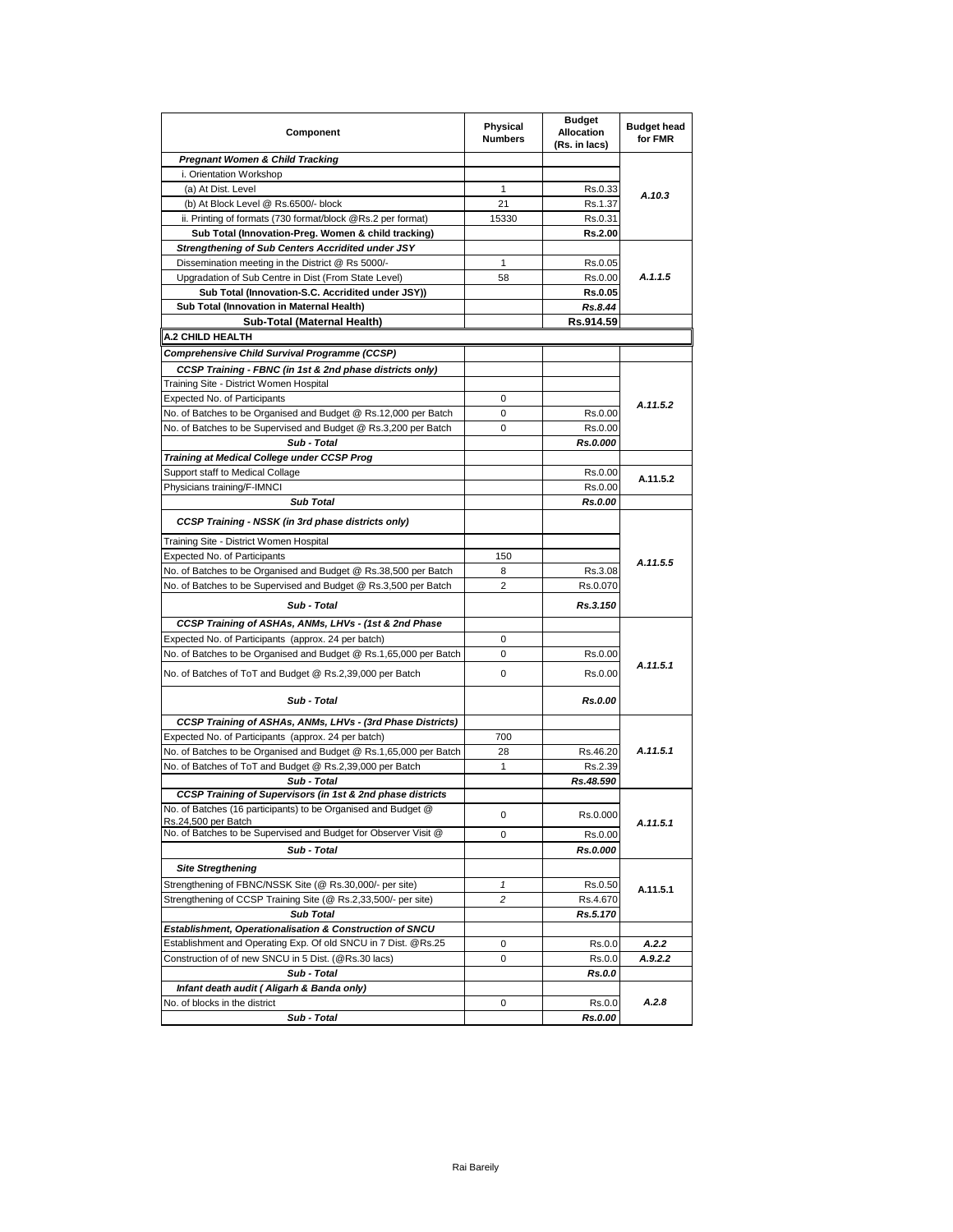| Component                                                                                                             | Physical<br><b>Numbers</b> | <b>Budget</b><br><b>Allocation</b><br>(Rs. in lacs) | <b>Budget head</b><br>for FMR |
|-----------------------------------------------------------------------------------------------------------------------|----------------------------|-----------------------------------------------------|-------------------------------|
| Infant & Young Child feeding (IYCF)                                                                                   |                            |                                                     |                               |
| Mass Awareness Campaign during World Breastfeeding Week                                                               | 1                          | Rs.0.50                                             | A.2.5                         |
| Sub - Total                                                                                                           |                            | Rs.0.50                                             |                               |
| Supportive Supervision through Reputed Institutions (for 1st                                                          |                            |                                                     |                               |
| One Supervisor per block @ Rs.5,000/- p.m. for 12 months                                                              | 0                          | Rs.0.0                                              |                               |
| Mobility for supervisors @ Rs.3,000/- p.m. for 12 months                                                              | 0                          | Rs.0.0                                              |                               |
| Institutional support @ Rs.5,000/- p.m. for 12 months                                                                 | 0                          | Rs.0.0                                              |                               |
| Sub - Total                                                                                                           |                            | Rs.0.00                                             |                               |
| Sub-Total (CCSP)                                                                                                      |                            | Rs.57.41                                            |                               |
| Implementation of Bal Swasthya Poshan Mah (BSPM)<br>Joint Meetings of Health & ICDS - 2 Planning Meetings at District | 1 Dist.                    | Rs.0.10                                             |                               |
| Level in a year @ Rs. 5000/- per meeting for 2 Rounds                                                                 |                            |                                                     |                               |
| Joint planning meeting of health and ICDS at Block level Rs. 2000 per<br>meeting for 2 rounds                         | 21 Blocks                  | Rs.0.84                                             | A.2.7                         |
| Joint Orientation of ASHAs & ANMs (@Rs. 25/- per participant) for 2<br>Rounds                                         | 3221 ANM and<br>AWW        | Rs.1.61                                             |                               |
| Printing of Guidelines, Reporting & Monitoring Formats (@ Rs.2,000/- per<br>block/round) for 2 rounds                 | 21 Blocks                  | Rs.0.84                                             |                               |
| Dissemination meeting at District level Rs. 5000 per meeting per                                                      | 1 Dist.                    | Rs.0.10                                             |                               |
| Sub - Total                                                                                                           |                            | Rs.3.49                                             |                               |
| School Health Programme                                                                                               |                            |                                                     |                               |
| Total No. of Blocks in the district                                                                                   | 21                         |                                                     |                               |
| No. of Schools to be covered (60 Schools per block)                                                                   | 1260                       |                                                     |                               |
| District Sensitization workshop                                                                                       | 1                          | Rs. 0.15                                            |                               |
| Contingencies for printing of Health Card, etc. (@Rs.500/- per school)                                                | 1260                       | Rs. 6.30                                            |                               |
| Budget for Mobility (@Rs.300 per visit x 1 visit)                                                                     | 1260                       | Rs. 3.78                                            |                               |
| Sub Total (Prog. Implementation)                                                                                      |                            | Rs. 10.23                                           |                               |
| Traning program for 40 schools per block (where                                                                       | 840                        |                                                     |                               |
| Training of District Trainers- Honorarium to district traininer @ Rs. 350<br>2days                                    | 3                          | Rs. 0.02                                            |                               |
| Honorarium to traininees from block@ Rs. 400 *2days per block                                                         | 63                         | Rs. 0.50                                            |                               |
| Training of Block Trainers -Honorarium to block resource persons @<br>Rs. 300 *2days*2 batches per block              | 63                         | Rs. 0.76                                            | A.2.4                         |
| Honararium to Teachers @ Rs. 250*2 teachers per school *2 days                                                        | 1680                       | Rs. 8.40                                            |                               |
| Sub Total (Training)                                                                                                  |                            | Rs. 9.68                                            |                               |
|                                                                                                                       |                            | Rs. 6.17                                            |                               |
| For training program unspent balance is available at the district                                                     |                            |                                                     |                               |
| <b>Actual Allocation for training</b><br>Weighing scale, Ht./Wt Charts, Measuring tape etc. @ Rs1000 per              |                            | Rs. 3.51                                            |                               |
| Procurement of IFA tablets (30 mg tablets) for all schools                                                            | 420<br>18900000            | Rs. 0.00<br>Rs. 0.00                                |                               |
| Procurement of deworming tablets for all schools                                                                      | 378000                     | Rs. 0.00                                            |                               |
| <b>Sub Total (Procurement)</b>                                                                                        |                            | Rs. 0.00                                            |                               |
| <b>Total (School Health)</b>                                                                                          |                            | Rs. 13.74                                           |                               |
| <b>Total Child Health</b>                                                                                             |                            | Rs.74.64                                            |                               |
| A3. FAMILY PLANNING                                                                                                   |                            |                                                     |                               |
| Terminal/Limiting Methods                                                                                             |                            |                                                     | A.3.1                         |
| Dissemination of manuals on sterilization standards & quality<br>assurance of sterilization services                  | 1                          | Rs. 0.40                                            | A.3.1.1                       |
| NSV Camps in Districts (6 camps/dist. @ Rs.35,000/- per camp)<br>Compensation for Female Sterilization                | 6<br>8019                  | Rs. 2.10<br>Rs. 80.19                               | A.3.1.3<br>A.3.1.4            |
| Compensation for Male Sterilization                                                                                   | 61                         | Rs. 0.92                                            | A.3.1.5                       |
| Accrediation of private providers of sterilization services<br>Female Sterilization                                   |                            | Rs. 0.25                                            | A.3.1.6                       |
| Male Sterilization (NSV)                                                                                              |                            | Rs. 0.05                                            |                               |
| <b>Spacing Methods</b>                                                                                                |                            |                                                     | A.3.2                         |
| IUD services at health facilities/compensation<br>Accrediation of private providers of IUD services                   | 28221                      | Rs. 5.64<br>Rs. 0.03                                | A.3.2.2<br>A.3.2.3            |
| Family Welfare Counsellor@9000 per month                                                                              | 5                          | Rs. 5.40                                            |                               |
| <b>Sub Total</b>                                                                                                      |                            | <u>Rs. 94.98</u>                                    | A.9.1.5                       |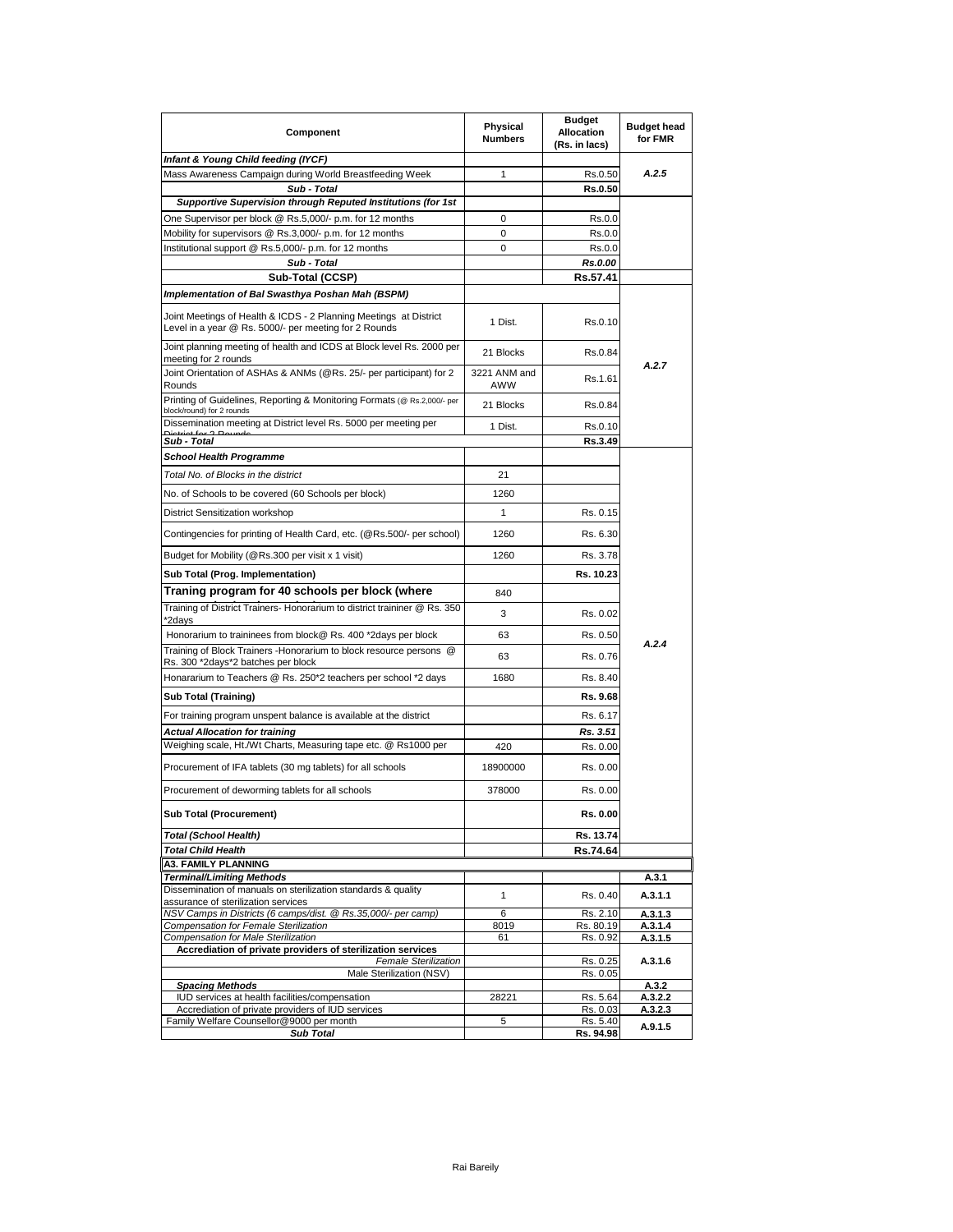| Component                                                                                                           | Physical<br><b>Numbers</b> | <b>Budget</b><br><b>Allocation</b><br>(Rs. in lacs) | <b>Budget head</b><br>for FMR |
|---------------------------------------------------------------------------------------------------------------------|----------------------------|-----------------------------------------------------|-------------------------------|
| <b>PCPNDT and Sex-Ratio</b>                                                                                         |                            |                                                     |                               |
| Visit of District Inspection & Monitoring Committee                                                                 | 10                         | Rs. 0.10                                            | A.8.1                         |
| Sensitization Workshop at District level                                                                            | 1                          | Rs. 0.40                                            |                               |
| Organising Competions at Inter/Degree Colleges                                                                      | 3                          | Rs. 0.10                                            |                               |
| Orientation of members of Dist advisory committee at Division                                                       |                            | Rs. 0.00                                            |                               |
| <b>IEC Activities &amp; Conigency</b>                                                                               |                            |                                                     |                               |
| <b>IEC Activities</b>                                                                                               |                            | Rs. 0.40                                            |                               |
| Contigency                                                                                                          |                            | Rs. 0.04                                            | A.12.4                        |
| TA/DA to Dist. level Staff for attending workshop, training, meetings                                               |                            | Rs. 0.20                                            |                               |
| <b>Sub Total</b>                                                                                                    |                            | Rs. 1.24                                            |                               |
| <b>Sub-Total (Family Planning)</b>                                                                                  |                            | Rs.96.22                                            |                               |
| A.4 ARSH                                                                                                            |                            |                                                     |                               |
| Saloni Scheme                                                                                                       |                            |                                                     |                               |
| No. of Blocks in District                                                                                           | 21                         |                                                     |                               |
| No. of Schools to be covered (10 Schools per block)                                                                 | 210                        |                                                     | A.4.1                         |
| No. of Benificiaries (150 per school)                                                                               | 31500                      |                                                     |                               |
| Sensitization Workshop at District level                                                                            | 1                          | Rs. 0.15                                            |                               |
| Budget for Visit of Medical Team (@Rs.300/- per visit x 2 visits per                                                |                            |                                                     |                               |
| school)                                                                                                             | 420                        | Rs. 1.26                                            | A.4.2                         |
| Budget for Preparing Saloni Sabha (Rs.300/- p.m. per school x 10<br>months)                                         | 2100                       | Rs. 6.30                                            |                               |
| Procurement of IFA tablets (100 mg tablets) for all schools                                                         | 1512000                    | Rs.0.00                                             |                               |
| Procurement of deworming tablets for all schools 2 tab/Benf.                                                        | 63000                      | Rs.0.00                                             | A.13.2.5                      |
|                                                                                                                     |                            | Rs.7.71                                             |                               |
| Sub-Total (Adolescent Health)                                                                                       |                            |                                                     |                               |
| A.5 Urban RCH                                                                                                       |                            |                                                     |                               |
| Urban RCH plan /activities                                                                                          |                            |                                                     |                               |
| Buildina                                                                                                            | 1                          | 0.84                                                |                               |
| Manpower(1Doctor @ 24000/month,1Staff Nurse@ 15000/month,2                                                          |                            |                                                     |                               |
| ANMs@9000/month,2 Security quards @ 4000/month,1 Ayah                                                               | 1                          | 8.52                                                |                               |
| 4000/month,& 1 Sweeper 2000/month                                                                                   |                            |                                                     |                               |
| Other Expenses                                                                                                      | 1                          | 0.41                                                | A.5.1                         |
| IEC                                                                                                                 | 1                          | 0.1                                                 |                               |
| <b>Subtotal</b>                                                                                                     |                            | 9.87                                                |                               |
| The cost of Drugs(Rs 10,000/month/Health post ) and consumables(Rs 3,000/month/Health Post) for Urban RCH amounting |                            |                                                     |                               |
| to Rs 1.56 Lacs would be met from the Mission Flexipool                                                             |                            |                                                     |                               |
| <b>A9. INFRASTRUCTURE &amp; HR</b>                                                                                  |                            |                                                     |                               |
| <b>Contractual Staff &amp; Services</b>                                                                             |                            |                                                     |                               |
| <b>Position</b>                                                                                                     | No.                        | <b>Budget</b>                                       |                               |
| Contractual ANM (@Rs.9000/- pm)                                                                                     | 20                         | Rs. 21.60                                           | A.9.1.1                       |
| Staff Nurse in the district (@Rs.15000/- pm)                                                                        | 30                         | Rs. 54.00                                           | A.9.1.3                       |
| MBBS (Male/Female) @ Rs.30000/- pm                                                                                  | 8                          | Rs. 28.80                                           |                               |
| Specialist at On Call basis for CHC (@ Rs.1000/- per visit) No. of                                                  |                            | Rs. 1.00                                            |                               |
| calls for 6 moths                                                                                                   | 100                        |                                                     |                               |
| Specialist at On Call basis for Dist. Hospital (Male)/DCH(@ Rs.1000/-                                               |                            | Rs. 2.00                                            |                               |
| per visit)                                                                                                          | 200                        |                                                     | A.9.1.4                       |
| Specialist at Dist. Hospital (Male)/DCH(@ Rs.40000/- pm for<br>MS/MD/MDS & @Rs.35000/- for Diploma holders)         | 2                          | Rs. 8.40                                            |                               |
|                                                                                                                     |                            |                                                     |                               |
| Specialist at DWH/DCH (@ Rs.40000/- pm for MS/MD/MDS &                                                              |                            | Rs. 8.40                                            |                               |
| @Rs.35000/- for Diploma holders)/MBBS(LMO if already on contract)                                                   |                            |                                                     |                               |
| Paramedical staff/LT for CHC (@ Rs.9000/- pm)                                                                       | 2                          |                                                     |                               |
|                                                                                                                     | 8                          | Rs. 8.64                                            |                               |
| Paramedical staff for DH/DWH/DCH (@ Rs.9000/- pm)                                                                   | $\overline{2}$             | Rs. 2.16                                            | A.9.1.5                       |
| Data Assistant (@ Rs.8000/- pm)                                                                                     | 2                          | Rs. 1.92                                            |                               |
| Sub-Total (Human Resources)                                                                                         |                            | Rs.136.92                                           |                               |
| A.10. INSTITUTIONAL STRENGTHENING                                                                                   |                            |                                                     |                               |
| Logistics Management/Improvement                                                                                    |                            |                                                     |                               |
| <b>Stregthening of Logistic Management</b>                                                                          |                            |                                                     |                               |
| Divisional logistic management                                                                                      | 0                          | Rs. 0.00                                            |                               |
| <b>Transportation of Logistic</b>                                                                                   |                            |                                                     |                               |
| Divisional level @ Rs 50000/-                                                                                       | 0                          | Rs. 0.00                                            | A.10.2                        |
| District level @ Rs 30000/-                                                                                         | $\mathbf{1}$               | Rs. 0.30                                            |                               |
| Block level @ Rs 12000/-                                                                                            | 21                         | Rs. 2.52                                            |                               |
| <b>Sub-Total (Logistics Strengthening)</b>                                                                          |                            | Rs.2.82                                             |                               |
|                                                                                                                     |                            |                                                     |                               |
| <b>Rent for Sub-Centres</b>                                                                                         |                            |                                                     |                               |
| No. of SCs in Rented Bldgs & Budget @ Rs. 250/- p.m.                                                                | 76                         | Rs.2.28                                             | A.10.4                        |
| Sub-Total (Sub Center Rent)                                                                                         |                            | Rs.2.28                                             |                               |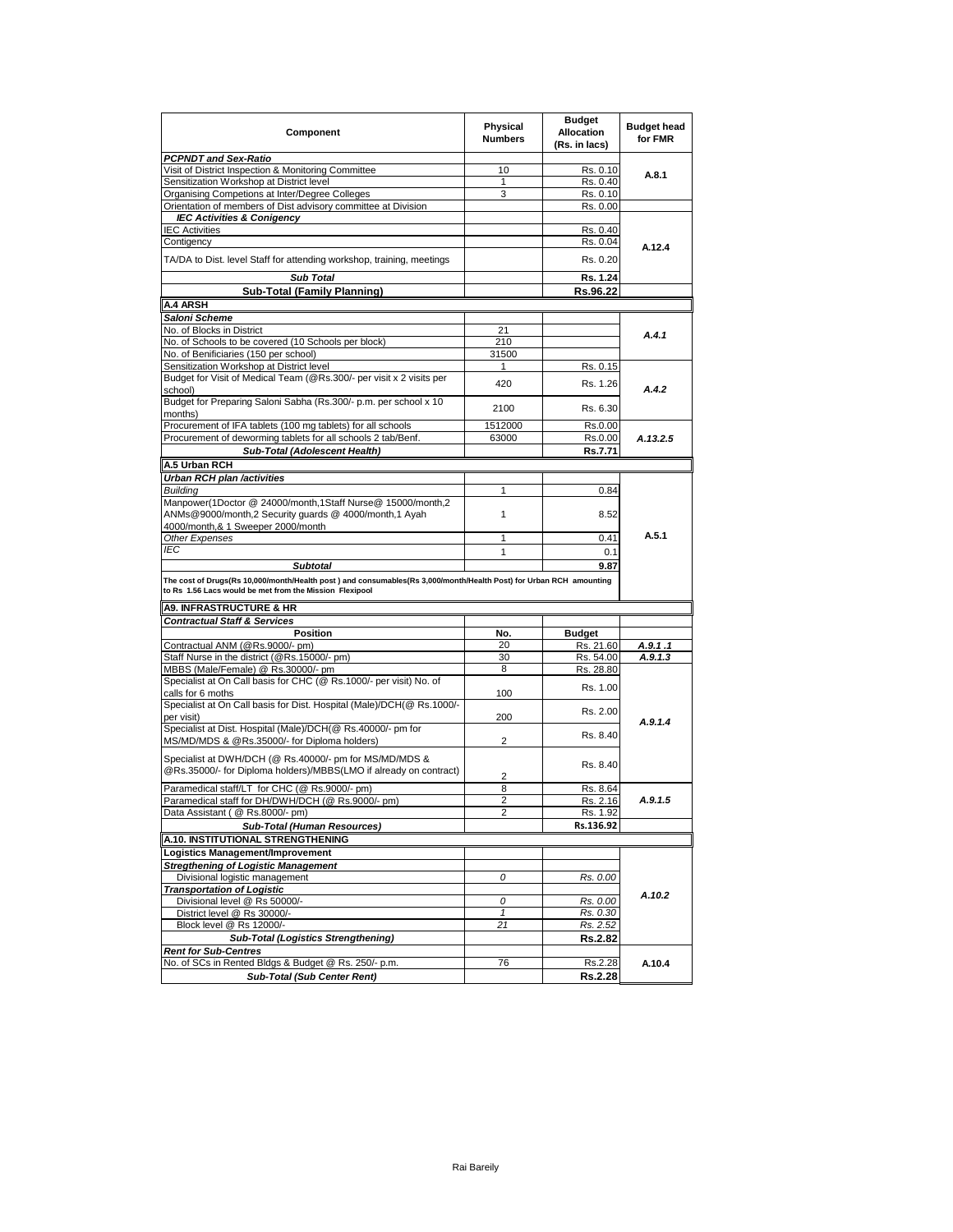| Component                                             | Physical<br><b>Numbers</b> | <b>Budget</b><br><b>Allocation</b><br>(Rs. in lacs) | <b>Budget head</b><br>for FMR |
|-------------------------------------------------------|----------------------------|-----------------------------------------------------|-------------------------------|
| <b>A.11 TRAINING</b>                                  |                            |                                                     |                               |
| <b>Training- Skill Birth Attendant</b>                |                            |                                                     |                               |
| Training at DWH/Combined Hosp                         |                            |                                                     |                               |
| Target at DWH                                         | 36                         |                                                     |                               |
| No. of Particpants per batch                          | 4                          |                                                     |                               |
| No. of Batches                                        | 9                          | Rs.9.94                                             |                               |
| New Site Stregthening at DWH                          | ٠                          | Rs.0.00                                             |                               |
| Existing site stregthening                            |                            | Rs.0.40                                             |                               |
| Sub-Total (DWH-SBA)                                   |                            | Rs.10.34                                            |                               |
| Training at FRU/24X7                                  |                            |                                                     | A.11.3.1                      |
| Name of the selected Training Site FRU/24X7           | Lalganj                    |                                                     |                               |
| Target at FRU/24X7                                    | 48                         |                                                     |                               |
| No. of Particpants per batch                          | 4                          |                                                     |                               |
| No. of Batches                                        | 12                         | Rs.13.25                                            |                               |
| New Site Stregthening at FRU                          |                            | Rs.0.00                                             |                               |
| Existing site stregthening                            |                            | Rs.0.40                                             |                               |
| Sub-Total (FRU-SBA)                                   |                            | Rs.13.65                                            |                               |
| Sub-Total(SBA Training)                               |                            | Rs.23.99                                            |                               |
| <b>A.14 PROGRAM MANAGEMENT</b>                        |                            |                                                     |                               |
| Personal & Other Expense of Dist. PMU (Rs.94500/- pm) | 1                          | Rs.11.34                                            | A.14.2                        |
| Operational Cost (Rs. 60000/- pm)                     | 1                          | Rs.7.20                                             | A.14.4                        |
| Sub-Total (Program Management)                        |                            | Rs.18.54                                            |                               |
| Total for RCH Flexipool (Part A)                      |                            | Rs.1,287.58                                         |                               |

| Part B - Mission Flexippolis (ANA) (ANA) (ANA) (ANA) (ANA) (ANA) (ANA) (ANA) (ANA) (ANA) |                            |                                                     | RAANANA                       |
|------------------------------------------------------------------------------------------|----------------------------|-----------------------------------------------------|-------------------------------|
| Component                                                                                | Physical<br><b>Numbers</b> | <b>Budget</b><br><b>Allocation</b><br>(Rs. in lacs) | <b>Budget head</b><br>for FMR |
| <b>ASHA Scheme:-</b>                                                                     |                            |                                                     | <b>B.1</b>                    |
| Periodic Training for ASHAs                                                              |                            |                                                     | <b>B.1.1</b>                  |
| <b>ASHA Support System</b>                                                               |                            |                                                     |                               |
| Replenishment of ASHA Kits & Budget (@ Rs. 500/- per kit*2 for 95%                       | 2765                       | Rs.0.00                                             | B.1.2                         |
| ASHA)                                                                                    |                            |                                                     |                               |
| Incentive to ASHAs (Average Rs.500/- p.m. for 85% ASHAs)                                 | 2474                       | Rs.148.44                                           | B.1.3                         |
| Award to ASHA (Rs.5000/- for 1 ASHA in each block)                                       | 21                         | Rs.1.05                                             |                               |
| Annual ASHA Sammelan (Rs.250/- per ASHA for 60% ASHAs)                                   | 1747                       | Rs.4.37                                             | B.1.1                         |
| Mobility to ASHAs (Rs.30/- per ASHA for 95% ASHAs)                                       | 2765                       | Rs.9.95                                             |                               |
| Block level ASHA Payment Register (Rs.100/-per Register)                                 | 21                         | Rs.0.02                                             | B.18.3.2                      |
| Printing of Voucher Booklet for ASHA (Rs.25/-per Booklet)                                | 2911                       | Rs.0.73                                             |                               |
| Budget ASHA Mentoring Group (Rs.10,000/- per District)                                   | Quarterly                  | Rs.0.10                                             | B.1.1                         |
|                                                                                          | Meeting                    |                                                     |                               |
| Sub-Total (ASHA Scheme):-                                                                |                            | Rs.164.66                                           |                               |
| <b>Untied Grant to Facilities</b>                                                        |                            |                                                     | <b>B.2</b>                    |
| No. of CHCs & Budget @ Rs.0.50 lacs per facility                                         | 8                          | Rs.4.00                                             | B.2.1                         |
| No. of BPHCs & Budget @ Rs.0.50 lacs per facility                                        | 12                         | Rs.6.00                                             | B.2.2                         |
| No. of APHCs & Budget @ Rs.0.25 lacs per facility                                        | 57                         | Rs.14.25                                            | B.2.2                         |
| No. of Sub Centres & Budget @ Rs.0.10 lacs per facility                                  | 377                        | Rs.37.70                                            | B.2.3                         |
| No.of VHSCs                                                                              | 965                        | Rs.0.00                                             | B.2.4                         |
| No.of Revenue Villages & Budget @Rs.0.10 lacs per R.Village                              | 1772                       | Rs.177.20                                           |                               |
| <b>Sub-Total (Untied Grants)</b>                                                         |                            | Rs.239.15                                           |                               |
| <b>Annual Maintenance Grant to Facilities</b>                                            |                            |                                                     | B.4                           |
| No. of CHCs & Budget @ Rs.1.0 lacs per facility                                          | 8                          | Rs.8.00                                             | <b>B.4.1</b>                  |
| No. of BPHCs & Budget @ Rs.1.0 lacs per facility                                         | 12                         | Rs.12.00                                            | B.4.2                         |
| No. of APHCs & Budget @ Rs.0.50 lacs per facility                                        | 43                         | Rs.21.50                                            |                               |
| No. of Sub Centres & Budget @ Rs.0.10 lacs per facility                                  | 261                        | Rs.26.10                                            | B.4.3                         |
| Sub-Total (Annual Maintenance Grants)                                                    |                            | Rs.67.60                                            |                               |
| <b>Funds to Rogi Kalyan Samitis</b>                                                      |                            |                                                     | B.6                           |
| No. of District Hospitals & Funds @ Rs.5.0 lacs per facility                             | $\overline{2}$             | Rs.10.00                                            | <b>B.6.1</b>                  |
| No. of CHCs & Funds @ Rs.1.0 lacs per facility                                           | 8                          | Rs.8.00                                             | <b>B.6.2</b>                  |
| No. of BPHCs & Funds @ Rs.1.0 lacs per facility                                          | 12                         | Rs.12.00                                            | B.6.3                         |
| No. of APHCs & Funds @ Rs.1.00 lacs per facility                                         | 57                         | Rs.57.00                                            | <b>B.6.4</b>                  |
| Sub-Total (Funds for RKS)                                                                |                            | Rs.87.00                                            |                               |
| <b>Operationalisation of District Drug Warehouses</b>                                    |                            |                                                     |                               |
| Contractual Staff (@Rs.2.94 lacs/yr)                                                     | 0                          | Rs.0.00                                             | <b>B.21</b>                   |
| Contingency Expenses (@Rs.2.0 lacs/yr)                                                   | 0                          | Rs.0.00                                             |                               |
| Sub-Total (Ope. of District Drug Warehouses)                                             |                            | <b>Rs.0.00</b>                                      |                               |
| <b>Mobility Support to DWH &amp; District Combined Hospital</b>                          |                            |                                                     | <b>B.27.8</b>                 |
| Mobility Support to DWH/DCH @Rs.18000/- Per month.                                       | 1                          | Rs.2.16                                             |                               |
| Sub-Total (Funds for Mobility Support to DWH & DCH)                                      |                            | Rs.2.16                                             |                               |
| Mobility Support for Monitoring & Supervision.                                           |                            |                                                     |                               |
| Mobility Support to District Community Mobilizer (@Rs.800/-per day X<br>8 days/month)    | 1                          | Rs.0.77                                             |                               |

**B.18.3.2**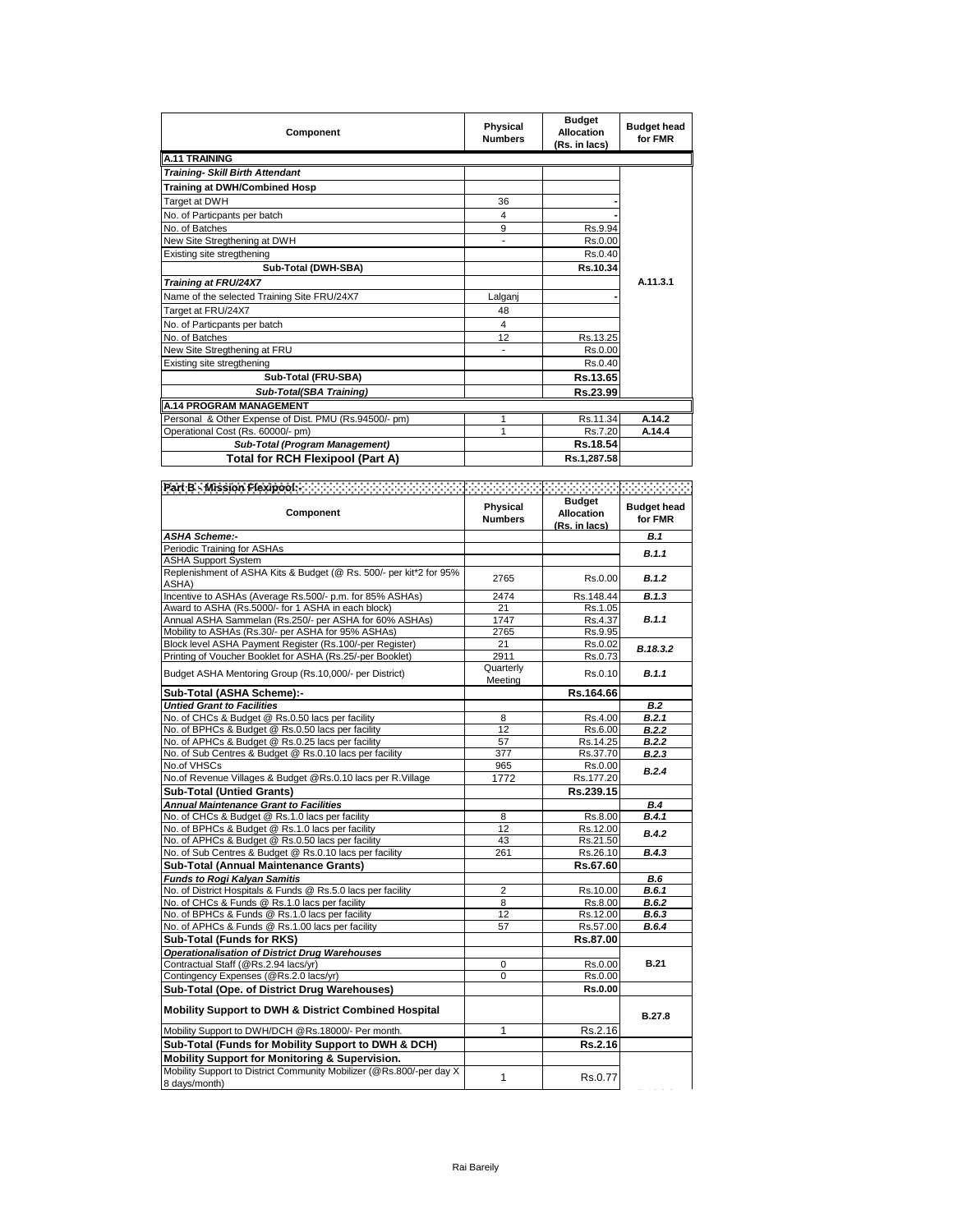| Component                                                                               | Physical<br><b>Numbers</b> | <b>Budget</b><br><b>Allocation</b><br>(Rs. in lacs) | <b>Budget head</b><br>for FMR |
|-----------------------------------------------------------------------------------------|----------------------------|-----------------------------------------------------|-------------------------------|
| Mobility Support to District Account Manager (@Rs.800/-per day X 6<br>days/month)       | $\mathbf{1}$               | Rs.0.58                                             | B.18.3.2                      |
| Mobility Support to District Programme Manager (@Rs.800/-per day X<br>8 days/month)     |                            | Rs.0.00                                             |                               |
| Sub-Total(Mobility Support for Monit. & Supervision)                                    |                            | Rs.1.34                                             |                               |
| <b>Supervision of ANM/ASHAs</b>                                                         |                            |                                                     | B.18.3.2                      |
| Vehicle for Mobility @Rs.18000/-month/block                                             | 21                         | Rs.45.36                                            |                               |
| Sub-Total (Supervision of ANM/ASHAs)                                                    |                            | Rs.45.36                                            |                               |
| <b>Vehicle Support for Specialist</b>                                                   |                            |                                                     | <b>B.27.8</b>                 |
| One Vehicle for 5 block level facility (@Rs.18000/-month)                               | 4                          | Rs.8.64                                             |                               |
| Sub-Total (Vehicle Support for Specialist)                                              |                            | Rs.8.64                                             |                               |
| Diesel for Generator for District Hospitals                                             |                            |                                                     | <b>B.28</b>                   |
| Diesel Support for generator (@Rs.1 lac per month)                                      | 2                          | Rs.24.00                                            |                               |
| Sub-Total (Diesel Support for District Hospital)                                        |                            | Rs.24.00                                            |                               |
| Diesel Support for Generator in Fully Functional CHC.                                   |                            |                                                     |                               |
| Diesel Support for Fully functional CHC (@Rs.35000/-per month)                          | 8                          | Rs.33.60                                            | <b>B.28</b>                   |
| Diesel Support for CHC functional in BPHC building (@Rs.13500/-per                      | 12                         | Rs.19.44                                            |                               |
| month)                                                                                  |                            |                                                     |                               |
| Sub-Total (Diesel Support for fully functional CHCs)                                    |                            | Rs.53.04                                            |                               |
| Saas Bahu Sammelans (1 each at District)                                                |                            |                                                     | B.7.1                         |
| No. of Sammellans & Budget (@Rs. 1.50 lac. Per District)                                | 1                          | Rs.1.50                                             |                               |
| Sub-Total (Saas Bahu Sammelan)                                                          |                            | Rs.1.50                                             |                               |
| Tehsil level Pradhan Sammelan<br>No. of Sammelans & Budget (@Rs.40,000 per Sammelan)    | $\overline{7}$             | Rs.2.80                                             | B.8.2                         |
| Sub-Total (Tehsil level Pradhan Sammelan)                                               |                            | Rs.2.80                                             |                               |
| Organization of Swasthya Mela                                                           |                            |                                                     |                               |
| Organization of S.Mela @Rs.20000/- Mela/Month at each block.                            | 21                         | Rs.50.40                                            | <b>B.10.1</b>                 |
| Sub-Total (Swasthya Mela)                                                               |                            | Rs.50.40                                            |                               |
| <b>Concurrent Audit</b>                                                                 |                            |                                                     |                               |
| Budget @ Rs. 4000/- per month for 12 months                                             | 1                          | Rs.0.48                                             | <b>B.27.5</b>                 |
| Sub-Total (Concurrent Audit)                                                            |                            | Rs.0.48                                             |                               |
| <b>Health Management Information System (HMIS):-</b>                                    |                            |                                                     |                               |
| Hiring of Vehicle for District HMIS Nodal Officer (@Rs.800/- Visit)                     | $\overline{7}$             | Rs.0.67                                             |                               |
| Mobility Support for Block HMIS Nodal Officer (@Rs.600/-month)                          | 21                         | Rs.1.51                                             | <b>B.21</b>                   |
| Internet Connectivity @Rs.400/- per month/computer                                      | 23                         | Rs.1.10                                             |                               |
| Consumables & Stationary for Computer, printer (Rs.400/-per                             |                            |                                                     |                               |
| month/facility)                                                                         | 23                         | Rs.1.10                                             |                               |
| Sub-Total (HMIS)                                                                        |                            | Rs.4.39                                             |                               |
| <b>Programme Management:-</b>                                                           |                            |                                                     |                               |
| <b>Expenses at Additional Director level:-</b>                                          |                            |                                                     |                               |
| Mobility @Rs.2500/-per District per Month.                                              | 0                          | Rs.0.00                                             | B.27.6                        |
| Contingency Expenses @Rs.5000/- month.                                                  | 0                          | Rs.0.00                                             |                               |
| Sub-Total (Exp.at Addl.Director level)-                                                 |                            | <b>Rs.0.00</b>                                      |                               |
| Operational Cost for Block Project Management Unit                                      |                            |                                                     |                               |
| Honoraria to Block Data Assistant @Rs.8000/-Per Month                                   | 21                         | Rs.20.16                                            | B.27.1                        |
| Communication support to Block Program Manager @Rs.500/-P.M.                            | 21                         | Rs.1.26                                             |                               |
| Sub-Total (Operational Cost for BPMU)                                                   |                            | Rs.21.42                                            |                               |
| <b>Provision of Contractual Staff (AYUSH)</b>                                           |                            |                                                     |                               |
| POSItion                                                                                | NO.                        | <b>Budget</b>                                       |                               |
| ISM Lady Doctors (@ Rs.24,000/- per month)                                              | 17                         | Rs.93.36                                            | B.14.4                        |
| AYUSH Doctors (@ Rs.24,000/- per month)<br>AYUSH Pharmacists (@ Rs.9,000/- per month)   | 25<br>7                    | Rs.4.41                                             | B.14.1                        |
| Sub-Total (Contractual Staff - AYUSH)                                                   |                            | Rs.97.77                                            |                               |
| Integrated Skill Refresher Training for ANM & LHV.                                      |                            |                                                     |                               |
| Total Work load for the year                                                            | 128                        |                                                     |                               |
| Total no. of Proposed Batches & Budget @Rs.165950/- per batch.                          | 8                          | Rs.13.28                                            | B.16.3.1                      |
|                                                                                         |                            |                                                     |                               |
| Sub-Total (Integrated skill training for ANM/LHV)                                       |                            | Rs.13.28                                            |                               |
| Infrastructure & Manpower for UIP                                                       |                            |                                                     |                               |
| Mobile Workshop at Regional Depot @Rs.4 Lac.<br>Renovation & Electrification of WIC/WIF | 0                          | Rs.0.00                                             |                               |
|                                                                                         | 0                          | Rs.0.00                                             |                               |
| Expansion of Cold Chain Store at Regional/Divisional Depo                               | 0                          | Rs.0.00                                             | B.26.5                        |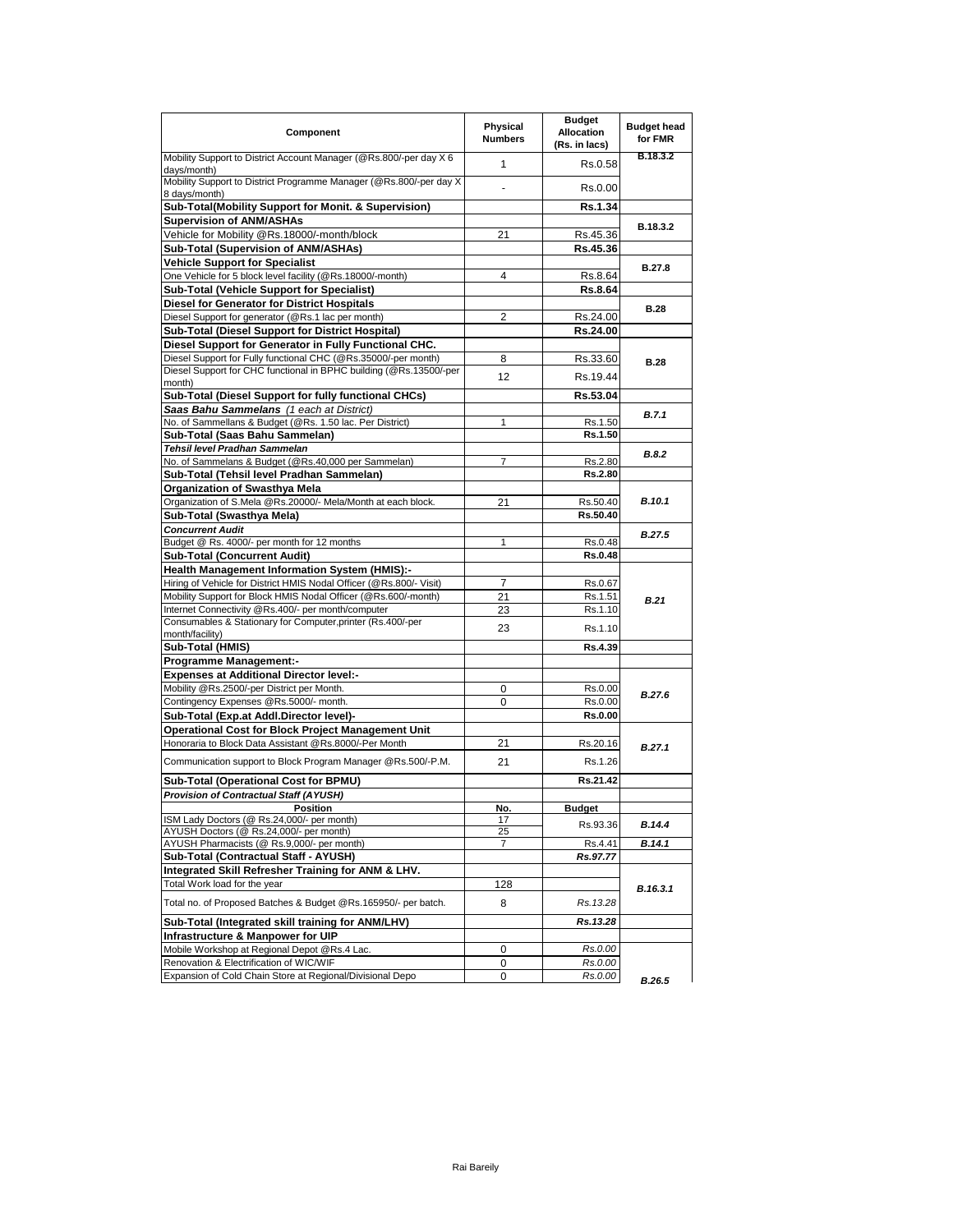| Component                                                                                       | Physical<br><b>Numbers</b> | <b>Budget</b><br>Allocation<br>(Rs. in lacs) | <b>Budget head</b><br>for FMR |
|-------------------------------------------------------------------------------------------------|----------------------------|----------------------------------------------|-------------------------------|
| Expansion of Cold Chain Workshop @Rs.50000/-year/District.                                      |                            | Rs.0.50                                      |                               |
| Mobility Support to Block (1 Vehicle @Rs.800/-per block for 6 days in<br>a month for 12 months) | 21                         | Rs. 12.10                                    |                               |
| <b>IVRS System for Tracking of Beneficiaries.</b>                                               |                            | Rs.0.00                                      | B.18.3.2                      |
| Sub - Total (Infrasturcture & Manpower for UIP)                                                 |                            | Rs.12.60                                     |                               |
| <b>Total for Mission Flexipool (Part B)</b>                                                     |                            | Rs.897.59                                    |                               |

| SI. | Physical<br>Component<br><b>Numbers</b>                                                                                                                                                                                                                                            |                                | <b>Budget</b><br><b>Allocation</b><br>(Rs. in lacs) |
|-----|------------------------------------------------------------------------------------------------------------------------------------------------------------------------------------------------------------------------------------------------------------------------------------|--------------------------------|-----------------------------------------------------|
|     |                                                                                                                                                                                                                                                                                    |                                | Thermore                                            |
|     | Total Number of Immunization Sessions to be organized in the District                                                                                                                                                                                                              | 31620<br>Sessions/Year         |                                                     |
|     | Mobility support for supervision : Supervisory visits by district level<br>officers for monitoring and supervision of RI @ Rs 50000 /District for<br>district level officers (this includes POL and maintenance) per year                                                          | 1                              | Rs.0.50                                             |
|     | Alternate Vaccine delivery @ Rs 50/- sessionx 3 months(April-June)<br>+2 Vehicles /Blocks for 8 days /month for 9 months (July-March 10)                                                                                                                                           | 31620<br>Sessions/Year         | Rs.15.81                                            |
|     | Focus on Urban slum & underserved areasHiring an ANM @<br>Rs.300/session for four sessions/month/slum of 10000 population and<br>Rs.200/- per month as contingency per slum of i.e. total expense of<br>Rs. 1400/- per month per slum of 10000 population                          | 0 Sessions/Year                | Rs.0.00                                             |
|     | Mobilization of children by ASHA /RI Mobilizer @ Rs 150/- per session                                                                                                                                                                                                              | 31620<br>Sessions/Year         | Rs.47.43                                            |
|     | Support for Computer Assistant for RI reporting (with annual increment<br>of 10% wef from 2010-11Districts @ Rs 8000- 10,000 p.m                                                                                                                                                   | $\mathbf{1}$                   | Rs.1.06                                             |
|     | Printing and dissemination of tally sheets, monitoring forms, etc. @<br>Rs 1 /beneficiary                                                                                                                                                                                          | 114116<br>Benefiaceries        | Rs.1.14                                             |
|     | Quarterly Review & feedback meeting exclusive for RI at district level<br>with one Block MOIC, ICDS CDPO and other stakeholders<br>stakeholders @ Rs 100/- per participant for meeting expenses (lunch,<br>organizational expenses)                                                | 63                             | Rs.0.25                                             |
|     | Quarterly Review Meetings at Block level Quarterly Review &<br>feedback meeting for exclusive for RI at Block level @Rs 50/-ppas<br>honorarium for ASHA (travel) and Rs 25 /-person at the disposal of<br>MOIC for meeting expenses(refreshments, stationary and Misc<br>expences) | 3056                           | Rs.4.14                                             |
|     | District level orientation training for 2 days of ANM, Multipurpose<br>Health worker @ Rs67300/batch with 20 participants in each batch                                                                                                                                            | 11 Batch                       | Rs.7.40                                             |
|     | One day cold chain handelers training for block level cold chain<br>handlers @ Rs. 26,000 per batch and Rs 3000 for Observer<br>nominated by State                                                                                                                                 | 1Batch                         | Rs.0.29                                             |
|     | One day Training of block level data handlers by DIO and District Cold<br>chain Officer to train about the reporting formats of Immunization and<br>NRHM Rs 300/Participant/Block                                                                                                  | 21                             | Rs.0.06                                             |
|     | Microplanning at SC levelRs 100/- per subcentre (meeting at block<br>level, logistic)                                                                                                                                                                                              | 377                            | Rs.0.38                                             |
|     | Microplanning at Block & District levelFor consolidation of microplan<br>at PHC/CHC level @ Rs 1000/- block & at district level @ Rs 2000/-<br>per district                                                                                                                        | 1District & 21<br><b>Block</b> | Rs.0.23                                             |
|     | Consumables for computer including provision for internet access for<br>RIMSRs 400/- Month / Districts                                                                                                                                                                             | 1                              | Rs.0.05                                             |
|     | Red/Black Plastic bags etc, 2 bags per session @ Rs. 2/Bag                                                                                                                                                                                                                         | 31620<br>Sessions/Year         | Rs.1.53                                             |
|     | Purchase of Bleach/Hypochlorite solution Rs. 500/vaccine storage<br>point/year X 1000 vaccine storage points                                                                                                                                                                       | 21 Vaccine<br>storage points   | Rs.0.11                                             |
|     | Purchase of Twin bucket Rs 400 per PHC/CHC per year                                                                                                                                                                                                                                | 21 Vaccine<br>storage points   | Rs.0.08                                             |
|     | Funds for purchase of small polythene zipper bags to keep vaccines in<br>the vaccine carriers Rs. 0.5/polythene bag X total number of<br>sessions/year +10% wastage                                                                                                                | 31620<br>Sessions/Year         | Rs.0.19                                             |
|     | Funds for preparing disposal pit for disposal of sharp immunization<br>waste. Rs. 3500/pit X 500 vaccine storage points                                                                                                                                                            | 10                             | Rs.0.35                                             |
|     | <b>RI</b> subtotal                                                                                                                                                                                                                                                                 |                                | Rs.81.00                                            |
|     | <b>Cold Chain maintenance</b>                                                                                                                                                                                                                                                      |                                |                                                     |
|     | Cold chain maintenance@Rs 500/Block & Rs 10,000/District/Year<br>POL for vaccine delivery from State to District and from district to                                                                                                                                              | 1District & 21<br><b>Block</b> | Rs.0.18                                             |
|     | PHC/CHCs@ Rs. 100000/- district/Year)<br>Subtotal Cold Chain                                                                                                                                                                                                                       | 1District                      | Rs.1.00<br>Rs.1.18                                  |
|     | Sub Total (Part C)                                                                                                                                                                                                                                                                 |                                | Rs.82.18                                            |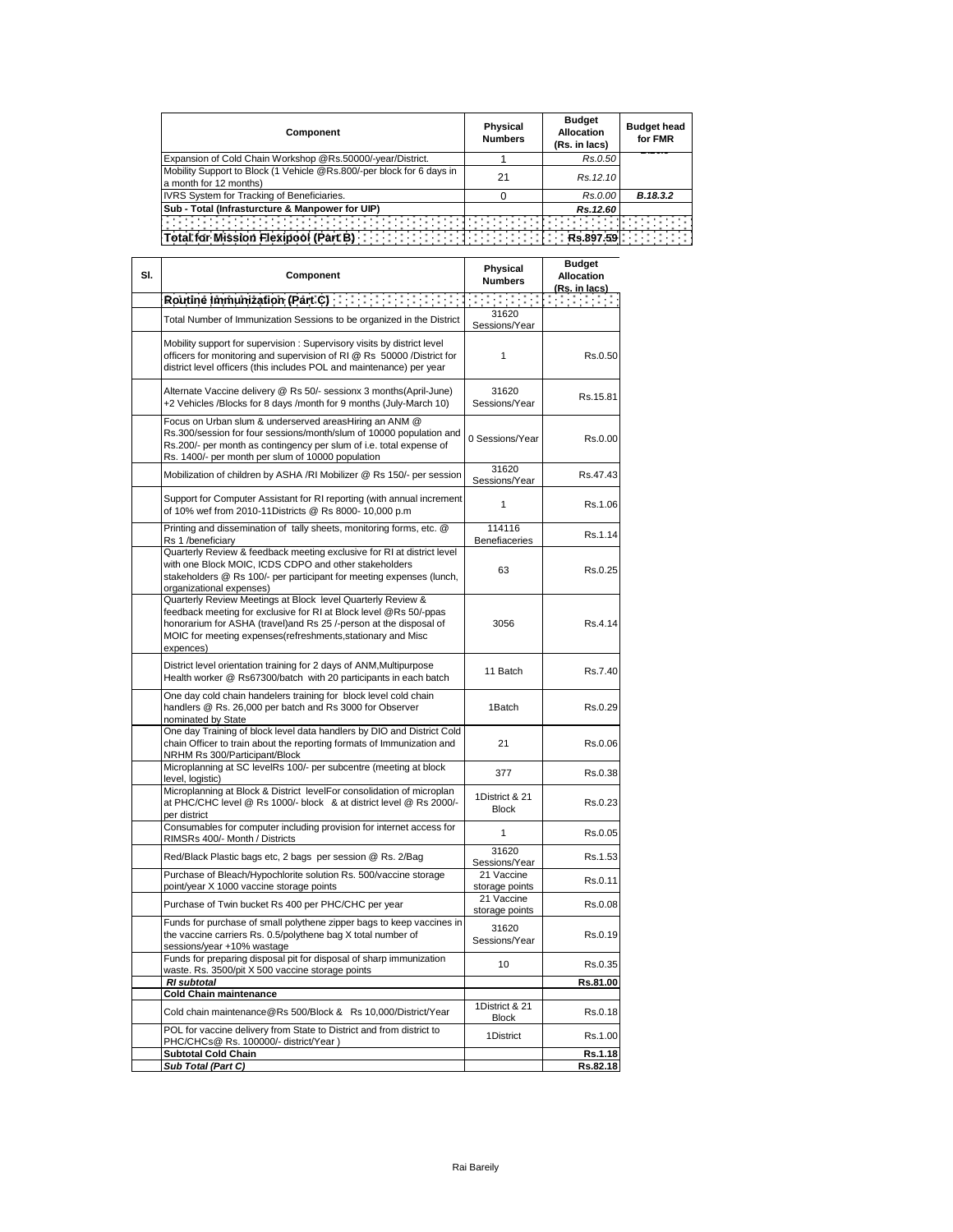| Component | <b>Physical</b><br><b>Numbers</b> | <b>Budget</b><br><b>Allocation</b><br>(Rs. in lacs) | <b>Budget head</b><br>for FMR |
|-----------|-----------------------------------|-----------------------------------------------------|-------------------------------|
|-----------|-----------------------------------|-----------------------------------------------------|-------------------------------|

|             | Part D - National Program                                                                                                                                          |                            |                                                     |                               |
|-------------|--------------------------------------------------------------------------------------------------------------------------------------------------------------------|----------------------------|-----------------------------------------------------|-------------------------------|
|             | 1. NPCB                                                                                                                                                            |                            |                                                     |                               |
| SI.         | Component                                                                                                                                                          | Physical<br><b>Numbers</b> | <b>Budget</b><br>Allocation<br>(Rs. in lacs)        | <b>Budget Head</b><br>for FMR |
| 1.1         | Govt Sector 30% of Tot. Trgt @531/cat.oprt.(IOL)                                                                                                                   | 3488                       | 1852128                                             |                               |
| 1.2         | NGO Sector 20% of Tot Trgt @ 656/Cat. Oprt.(IOL)                                                                                                                   | 2325                       | 1525200                                             |                               |
| 1.3         | Pvt. Sector 50% of Tot trgt.                                                                                                                                       | 5814                       | $\mathbf 0$                                         |                               |
|             | <b>Sub Total</b>                                                                                                                                                   | 11627                      | 3377328                                             |                               |
| $\mathbf 2$ | SES (Free Spec. to Children) @ of 100/-Spec                                                                                                                        | 1211                       | $\mathbf 0$                                         |                               |
| 3           | Vision Centre @ 50,000/Centre Equipment                                                                                                                            |                            |                                                     |                               |
| 4           | Operations other than Cataract                                                                                                                                     | 192                        | 192000                                              |                               |
| 5           | Eye Collection @ 500/Cornea.                                                                                                                                       | 0                          | $\Omega$                                            |                               |
|             | Total allocated for the District in Rs.                                                                                                                            |                            | 3569328                                             |                               |
|             | 2. RNTCP(WB)                                                                                                                                                       |                            |                                                     |                               |
| SI.         | Component                                                                                                                                                          | Physical<br><b>Numbers</b> | <b>Budget</b><br><b>Allocation</b><br>(Rs. in lacs) | <b>Budget Head</b><br>for FMR |
|             | 1 CIVIL WORKS                                                                                                                                                      |                            | 46600                                               |                               |
|             | 2 LABORATORY MATERIALS<br>3 HONERARIUM                                                                                                                             |                            | 479200<br>695625                                    |                               |
|             | 4 IEC/ PUBLICITY                                                                                                                                                   |                            | 177900                                              |                               |
|             | 5 EQUIPMENT MAINTENANCE                                                                                                                                            |                            | 85200                                               |                               |
|             | 6 TRAINING                                                                                                                                                         |                            | 235865                                              |                               |
|             | 7 POL & VEHICLE MAINTENANCE                                                                                                                                        |                            | 240000                                              |                               |
|             | 8 VEHICLE HIRING CHARGES<br>9 NGO/PP SUPPORT                                                                                                                       |                            | 220500<br>195000                                    |                               |
|             | 10 MISCELLANEOUS EXPENSES                                                                                                                                          |                            | 359390                                              |                               |
|             | 11 CONTRACTUAL SERVICES                                                                                                                                            |                            | 3180000                                             |                               |
|             | 12 PRINTING                                                                                                                                                        |                            | 184680                                              |                               |
|             | 13 RESEARCH & STUDIES<br><b>14 MEDICAL COLLEGES</b>                                                                                                                |                            |                                                     |                               |
|             | 15 PROCUREMENT OF VEHICLES                                                                                                                                         |                            | $\mathbf 0$                                         |                               |
|             | 16 PROCUREMENT OF EQUIPMENT                                                                                                                                        |                            |                                                     |                               |
|             | Sub-TOTAL                                                                                                                                                          |                            | 6099960                                             |                               |
|             | <b>Grand Total</b>                                                                                                                                                 | 6099960                    |                                                     |                               |
| 3. NLEP     |                                                                                                                                                                    |                            |                                                     |                               |
|             | <b>Activities</b>                                                                                                                                                  | Physical<br><b>Targets</b> | Financial<br><b>Allocation</b>                      |                               |
|             | 1 Contractual Services- Driver                                                                                                                                     |                            |                                                     |                               |
|             | Remuneration @ Rs. 7,000/= P.M.                                                                                                                                    | 0                          | 0                                                   |                               |
|             | Sub total                                                                                                                                                          |                            | $\mathbf 0$                                         |                               |
|             | 2 Office Maintenance                                                                                                                                               |                            |                                                     |                               |
|             | Telephone/Fax/Internet @ Rs. 15,000/= P.A.<br>Office Operation & Maintenance @ Rs. 18,000/= P.A.                                                                   |                            | 15000<br>18000                                      |                               |
|             | Consum-ables Stationery @ Rs. 24,000 P.A.                                                                                                                          |                            | 24000                                               |                               |
|             | Maintenance of Office Equipment & Furniture etc.                                                                                                                   |                            | 15000                                               |                               |
|             | Sub total                                                                                                                                                          |                            | 72000                                               |                               |
| 3           | <b>Mobility-</b><br>Vehicle operation / hiring of 1 Vehicle @ Rs 75000 P.A.                                                                                        |                            |                                                     |                               |
|             | Sub total                                                                                                                                                          |                            | 75000<br>75000                                      |                               |
|             | 4 Training                                                                                                                                                         |                            |                                                     |                               |
|             | 4 Days' Training of newly recruited Medical Officers @ Rs 28,000 per<br>batch of 30 trainees                                                                       | 21                         | 19600                                               |                               |
|             | 3 Days' Training of newly recruited Health Workers @ Rs 24,000 per<br>batch of 30 trainees<br>2 Days' Refresher Training of Medical Officers @ Rs 16,000 per batch | 15                         | 12000                                               |                               |
|             | of 30 trainees<br>2 Days' Refresher Training of Health Workers @ Rs 16,000 per batch                                                                               | 60                         |                                                     |                               |
|             | of 30 trainees<br>Sub total                                                                                                                                        | 120                        | 96000<br>127600                                     |                               |
|             | 5 Procurement                                                                                                                                                      |                            |                                                     |                               |
|             | Supportive medicines and other items for patients @ Rs39 per patient<br>under treatment                                                                            |                            | 19800                                               |                               |
|             | Splints, Crutches, Items for Deformity Patients Rs. 15/= per patient<br>under treatment                                                                            |                            | 7600<br>13200                                       |                               |
|             | Patient Welfare Rs. 26/= per patient under treatment<br>Printing of forms @ Rs. 39/= per patient under treatment                                                   |                            | 19800                                               |                               |
|             | Sub total                                                                                                                                                          |                            | 60400                                               |                               |
|             | <b>6 IEC Activities</b>                                                                                                                                            |                            |                                                     |                               |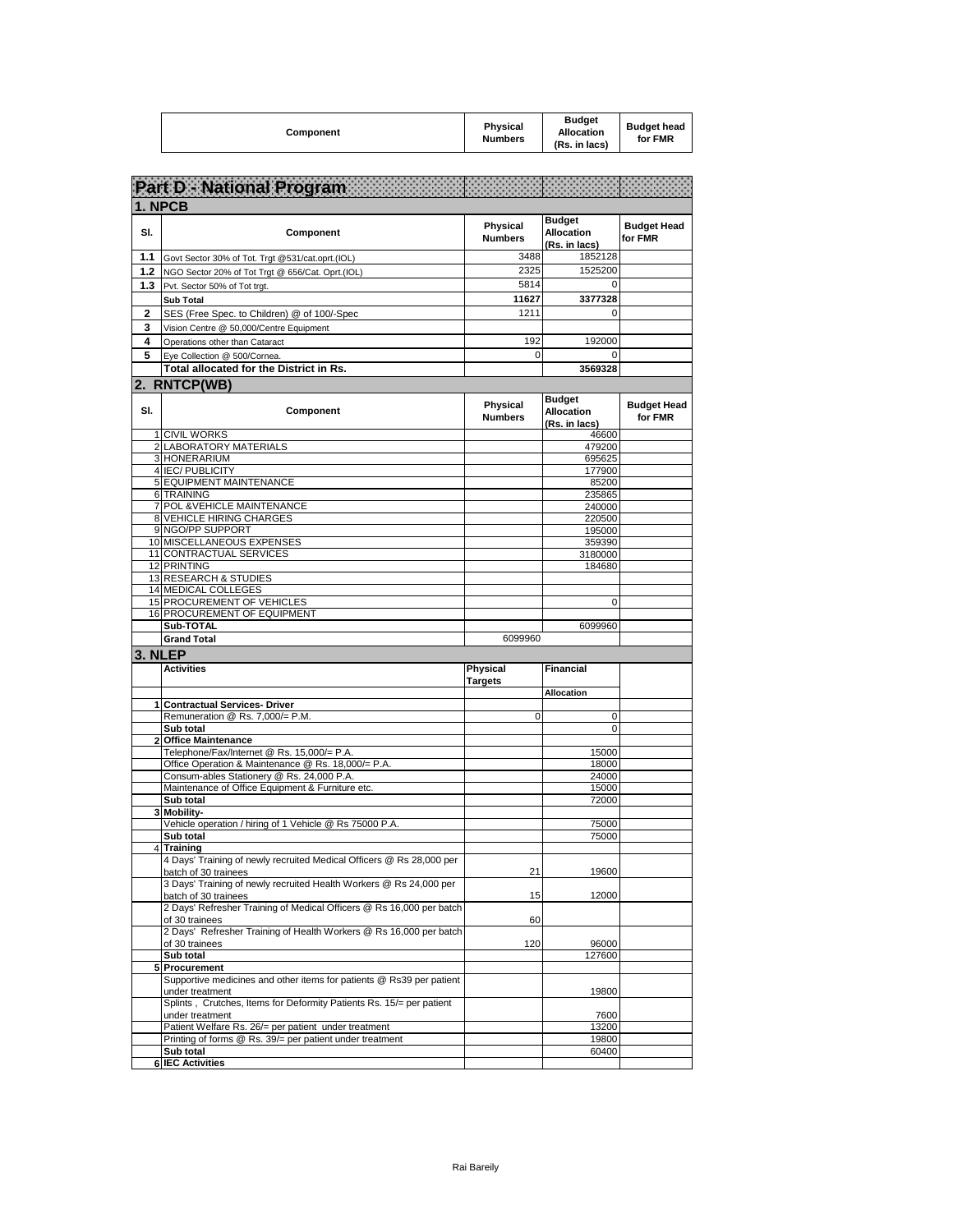|            | Component                                                                                                | Physical<br><b>Numbers</b> | <b>Budget</b><br><b>Allocation</b><br>(Rs. in lacs) | <b>Budget head</b><br>for FMR |
|------------|----------------------------------------------------------------------------------------------------------|----------------------------|-----------------------------------------------------|-------------------------------|
|            | Rallies @ Rs. 5,000/= each                                                                               | 2                          | 10000                                               |                               |
|            | School Quiz @ Rs. 1000/= each                                                                            | 10                         | 10000                                               |                               |
|            | IPC workshops of ASHA @ Rs. 5000/= each<br>Health Mela in local festivals, Melas etc. @ Rs. 5,000/= each | 2                          | 10000<br>5000                                       |                               |
|            | Sub total                                                                                                |                            | 35000                                               |                               |
|            | 7 Urban Leprosy Project                                                                                  |                            |                                                     |                               |
|            | <b>Supportive Medicines</b>                                                                              |                            | 9000                                                |                               |
|            | Monitoring & Supervision                                                                                 |                            | 6000                                                |                               |
|            | MDT delivery & follow-up services<br>Sub total                                                           |                            | 11300                                               |                               |
|            | 8 Incentive to Ashas                                                                                     |                            | 26300<br>48400                                      |                               |
|            | 9 Review Meetings                                                                                        |                            | 18000                                               |                               |
|            | 10 Disability Prevention & Medical Rehabilitation                                                        |                            |                                                     |                               |
|            | Screening Camp for selection of RCS patients                                                             |                            | 10000                                               |                               |
|            | Screening Camp - miscellaneous expenses                                                                  |                            | 10000                                               |                               |
|            | Screening Camp- Self Care Kits & patient Welfare items<br>Sub total                                      |                            | 10000<br>30000                                      |                               |
|            | 11 Cash Assistance                                                                                       |                            |                                                     |                               |
|            | Cash assistance- POL for Vehicle                                                                         |                            | 30000                                               |                               |
|            | Cash assistance- TA DA for Leprosy Staff                                                                 |                            | 60000                                               |                               |
|            | Sub total                                                                                                |                            | 90000                                               |                               |
|            | <b>Grand Total</b>                                                                                       |                            | 582700                                              |                               |
|            | <b>4. NVBDCP</b>                                                                                         |                            |                                                     |                               |
| S1.<br>No. | <b>Activity Proposed</b>                                                                                 | Physical<br><b>Numbers</b> | <b>Budget</b><br>Allocation (Rs.<br>In lacs)        | <b>Budget head</b><br>for FMR |
|            | 1 DBS (Domestic Budgetary Support)                                                                       |                            |                                                     |                               |
|            | 1.1 Malaria                                                                                              |                            |                                                     |                               |
|            | Incentive to ASHA                                                                                        |                            |                                                     |                               |
|            | Training                                                                                                 |                            |                                                     |                               |
|            | Monitoring & Supervision                                                                                 |                            | 45000                                               |                               |
|            | BCC/IEC Anti Malaria Month                                                                               |                            | 20000                                               |                               |
|            | Malaria: Total                                                                                           |                            | 65000                                               |                               |
|            | 1.2 Elimination of Lymphatic Filarisis                                                                   |                            |                                                     |                               |
|            | Training of MO's                                                                                         |                            | 45051.5                                             |                               |
|            | Training of Paramedical / Supervisor                                                                     |                            | 135154.5                                            |                               |
|            | Night Survey                                                                                             |                            | 47000                                               |                               |
|            | POL/Mobility                                                                                             |                            | 66000                                               |                               |
|            |                                                                                                          |                            | 262392                                              |                               |
|            | Training of drug Disrtibuters                                                                            |                            |                                                     |                               |
|            | Honorarium of drug distributers                                                                          |                            | 732511                                              |                               |
|            | Honorrium of Supervisors                                                                                 |                            | 85634                                               |                               |
|            | Morbity Management                                                                                       |                            | 60000                                               |                               |
|            | Inter Sectoral Conver. & social mobilization in Ly. Filariasis<br>from malaria BCC/IEC                   |                            | 200000                                              |                               |
|            | Filaria: Total                                                                                           |                            | 1633743                                             |                               |
|            | 1.3 Dengue/ Chikungunya                                                                                  |                            |                                                     |                               |
|            | Apex Referral Lab                                                                                        |                            |                                                     |                               |
|            | sentinel surveillance Hospital                                                                           |                            |                                                     |                               |
|            | Epidemic Preparedness & rapid response                                                                   |                            |                                                     |                               |
|            | <b>Training Workshop</b>                                                                                 |                            |                                                     |                               |
|            | Dengue/ Chikungunya from malaria BCC/IEC                                                                 |                            |                                                     |                               |
|            | Dengue/ Chikungunya: Total                                                                               |                            | 0                                                   |                               |
|            | $1.4$ AES/JE                                                                                             |                            |                                                     |                               |
|            | Strengthing of Surveillance Treatment facilities                                                         |                            | 50000                                               |                               |
|            | Strengthing of Surveillance diagnosis JE lab facilities                                                  |                            | 25000                                               |                               |
|            | Capacity building / Traiging                                                                             |                            | $\mathbf 0$                                         |                               |
|            | monitoring and Supervision                                                                               |                            | 20000                                               |                               |
|            | Communi. Awareness in JE/AES from Malaria BCC/IEC                                                        |                            |                                                     |                               |
|            | AES/JE: Total                                                                                            |                            | 95000                                               |                               |
|            | 2 Kala-azar                                                                                              |                            |                                                     |                               |
|            | Kalazar Survey                                                                                           |                            |                                                     |                               |
|            | Kalazar Fortnight Campain                                                                                |                            |                                                     |                               |
|            | IEC/BCC                                                                                                  |                            |                                                     |                               |
|            | Labour Charges                                                                                           |                            |                                                     |                               |
|            | Total Kala-azar                                                                                          |                            | 0                                                   |                               |